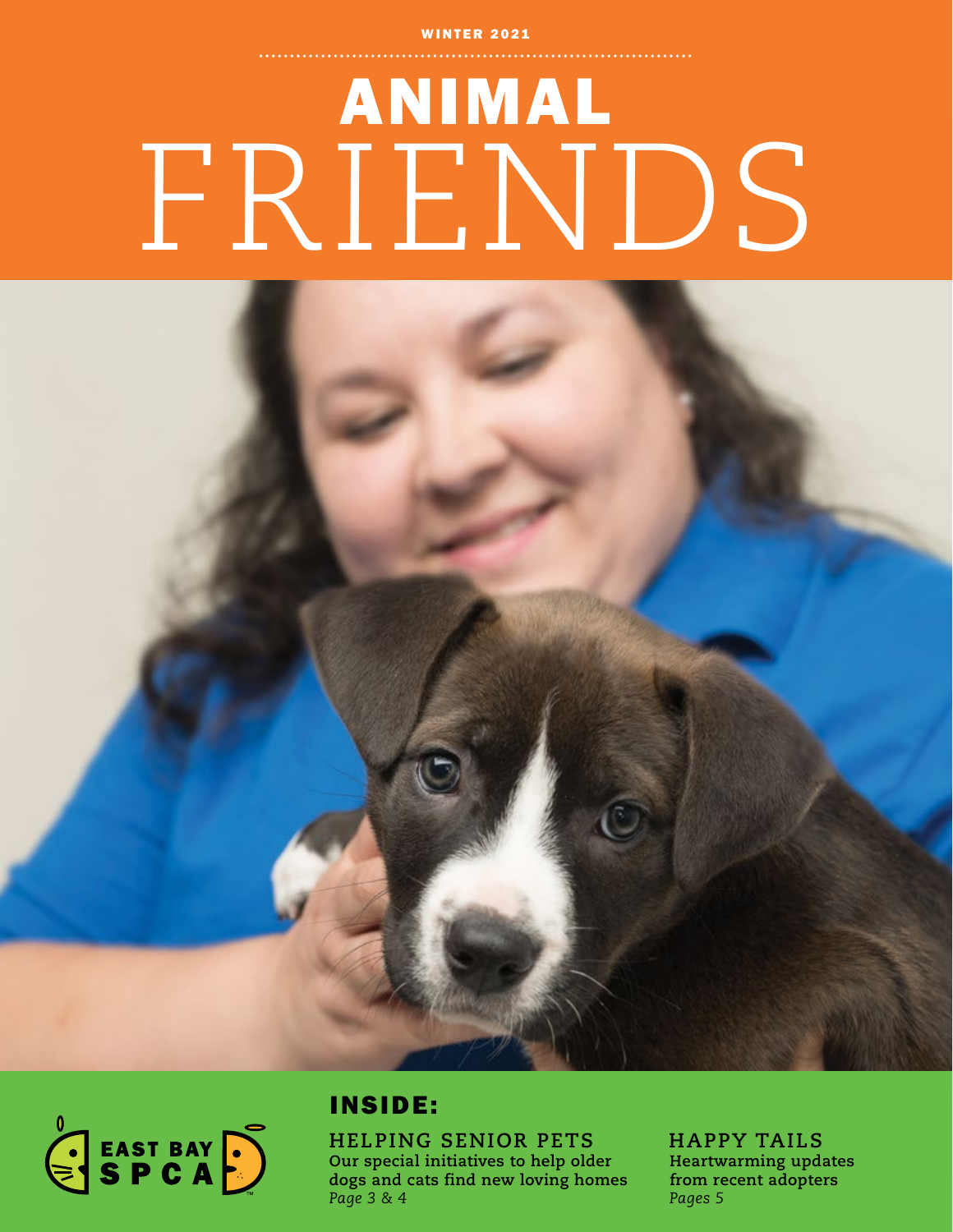

## MESSAGE FROM PRESIDENT AND CEO ALLISON LINDQUIST

## DUBLIN SHELTER RE-OPENS

After over a year of closure, it was with much excitement that we reopened our Dublin facility on September 1, 2021. We used the down time to refinish floors, spruce up the administration and volunteer areas, and install an interactive exhibit, "Dogs: More than Pets".

The re-opening was commemorated with a ribbon cutting with members of the Dublin Chamber of Commerce and Mayor Melissa Hernandez.

We are excited to resume programming with an expanded menu of offerings. One of the programs resumed is our dog Behavior and Training classes. This program has been expanded to meet the growing demand from our community. As we witnessed, many people found the pandemic a good time to adopt pets and as a result there is significant need for quality training programs and pet support.

Our Dublin education programs have relaunched offering Shelter Scouts, classroom visits, birthday parties and tours. The exhibit is open to the public during shelter hours; groups larger than ten are encouraged to make a reservation.

If you haven't been to our Dublin facility recently, we hope that you will make a trip there soon!

Thank you for your continued support of our work and mission. Your support allows us to continue to serve animals and people in our local community who need our help now more than ever before.



Wishing you very Happy Holidays!

 $enC$ 

ALLISON C. LINDQUIST President and CEO East Bay SPCA

Find all the latest updates and information about how we've adapted our activities, programs and services since COVID-19 at eastbayspca.org/coronavirus.

#### **BOARD OF DIRECTORS**

Marilyn Leahy *Board Chair* 

Jay Hernandez *Vice Chair*

Sandra Wright *Treasurer*

Miranda Helmer *Secretary*

Heidi Madsen *Chair, Development Committee*

Bridge Mei *Chair, Governance Committee*

Mark Cratsenburg *Chair, Audit Committee*

#### Kara Boatman

Patricia Harden

Steve Winchell

#### **LEADERSHIP**

Allison Lindquist *President and CEO*

Karalyn Aropen *Vice President of Operations*

Kristen Beitzel *Vice President of Medical Services*

Gail Bergunde *Vice President of Finance*

Kimberly Low *Vice President of Development*

#### **LOCATIONS**

Oakland Adoption Center and Theodore B. Travers Family Veterinary Clinic 8323 Baldwin Street Oakland, CA 94621 (510) 569-0702

Oakland Spay and Neuter Surgery Center 410 Hegenberger Road Oakland, CA 94621 (510) 639-7387

Dublin Adoption Center and Spay and Neuter Surgery Center 4651 Gleason Drive Dublin, CA 94568 (925) 479-9670

#### **OUR MISSION**

THE EAST BAY SPCA is committed to the welfare of cats and dogs in the communities we serve. We strive to eliminate animal cruelty, neglect and overpopulation by providing programs and education that support people and companion animals.

### **VISIT US ONLINE AT** eastbayspca.org

**FOLLOW US ON FACEBOOK @**eastbayspca

The East Bay SPCA is a  $501(c)(3)$ nonprofit organization. Federal Tax ID # 94-1322202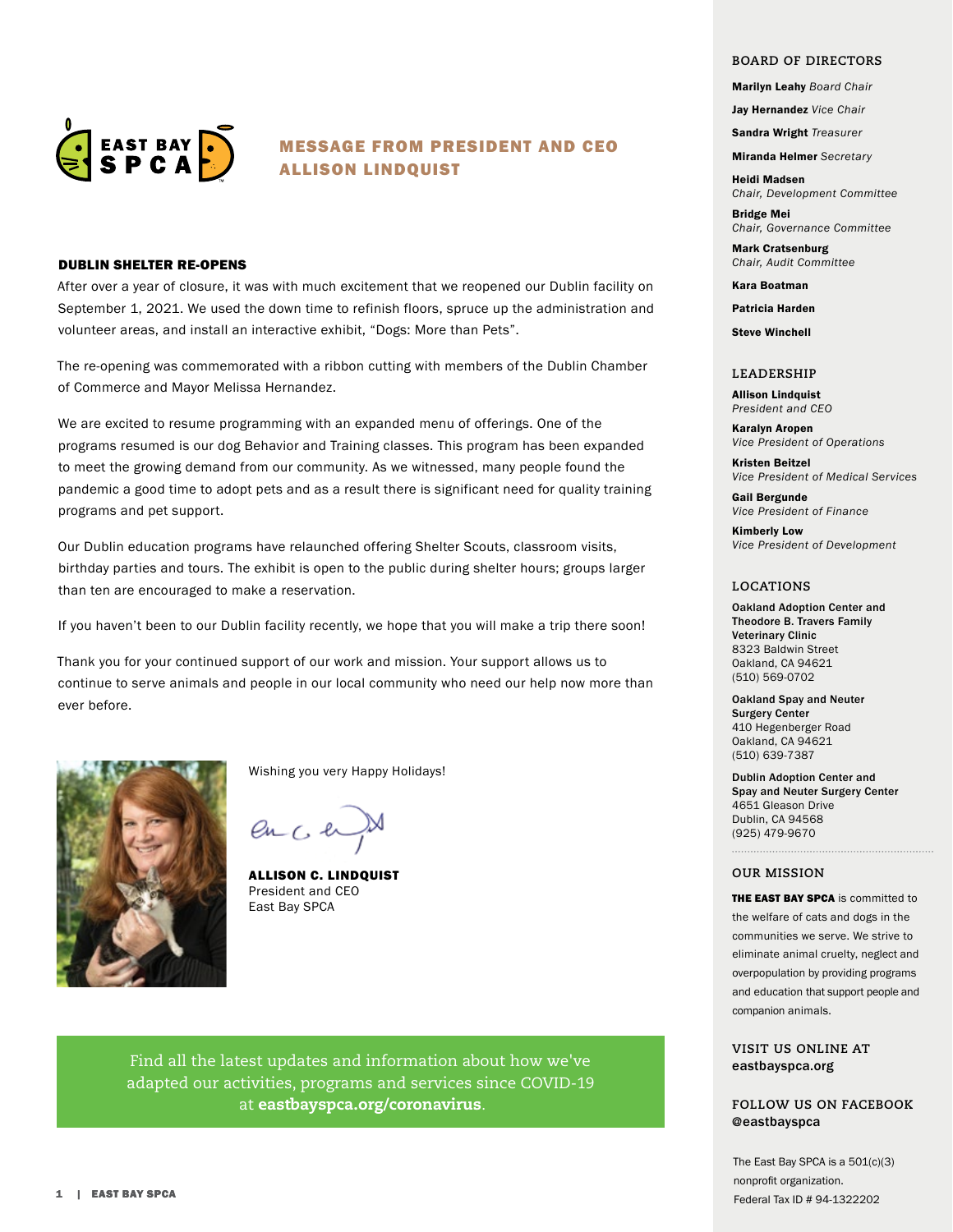# SHELTER MEDICAL UPDATE WELCOME DR. JOSIE NOAH

This summer we were excited to welcome Dr. Josie Noah as our Shelter Veterinarian. This new position provides a twofold benefit to the people and animals in the community. Adding to the existing robust Medical Support and Foster team allows the East Bay SPCA to take in and continue to provide exceptional care for even more medically dependent animals, providing them with a safe place to recover and a second chance of finding a home. It also provides a benefit to the public in allowing an increase of appointment and surgery availability and serving more owned community pets at our Theodore B. Travers Family Veterinary Clinic.

Joseph Romero, Manager of Medical Support and Foster Care, has been with the East Bay SPCA for over 10 years and has been a pivotal part of the growth of the department and team. "Josie is an amazing addition to the team, and we are lucky to have her. The creation of a dedicated veterinary position for shelter animals will greatly increase the level of care while decreasing their length of stay. The ability to address medical matters in real-time makes all the difference in the world," says Joseph.

Dr. Noah comes to the East Bay SPCA with years of shelter medicine and surgery experience along with providing accessible veterinary care to underserved communities. She understands the importance and critical need for both owned and shelter pets to have access to basic veterinary care. It was this aspect of the role that drew her to it in the first place.

"As a shelter vet I see strays, owner surrenders, and transfers from partner agencies. In all these populations we see chronic painful medical issues that we have the opportunity to turn around. It's

hard to conceive the hurdles to care that some pet guardians face — financial, transportation, knowledge, time — and how very severe these relatively simple medical issues can become. Facilitating access to basic veterinary care is one of the most critical issues facing our field," says Dr. Noah.



 *Dr. Noah with Dickie* 

# By the Numbers

932 medications<sup>\*</sup>

animals required  $\;$  : animals require medical care  $\;$  : medications prescribed 35% of shelter during their stay with us Approximately

2,241 and distributed<sup>\*</sup>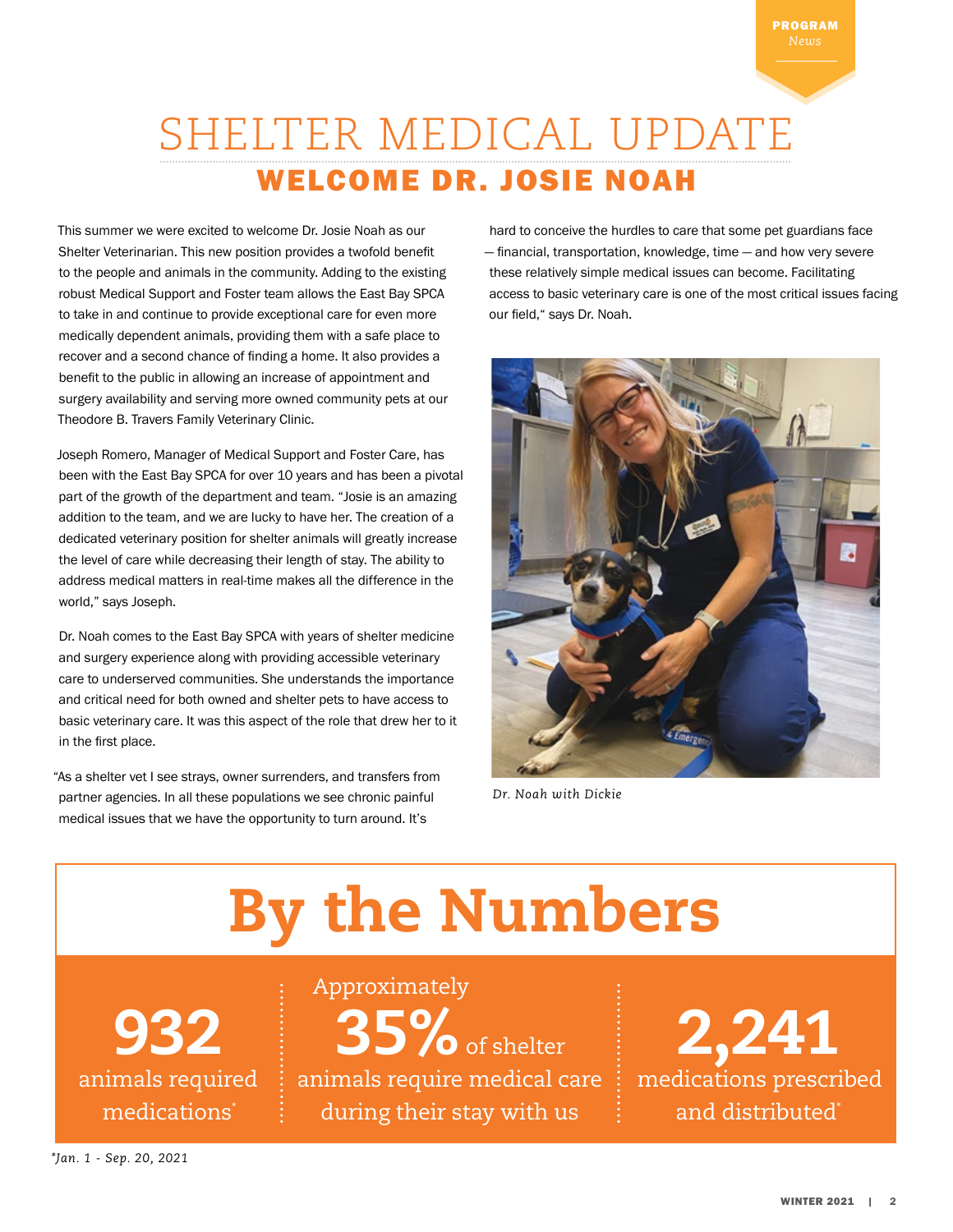# A NEW LEASH ON LIFE GIVING SENIOR PETS A SECOND CHANCE

The East Bay SPCA has been giving animals second chances for over a century. In celebration of Adopt a Senior Pet Month this November, we would like to share our recent initiatives that support giving senior pets the happy endings they deserve.

Last year, the East Bay SPCA was one of 64 animal welfare groups chosen to receive a grant from the Grey Muzzle Organization dedicated to helping local senior dogs. This grant will help us give senior dogs the veterinary and dental care they need so they will be ready to go to their forever home. Dogs like Luigi, a sweet nine-yearold miniature poodle.

Before Luigi could be ready for adoption, he needed extensive medical care. Luigi is partially blind from cataracts, so he required medication and the removal of a small mass on his eyelids along with dental surgery common for older pets.

Like so many senior pets, Luigi's medical and health issues were something many potential adopters weren't prepared to take on with a new pet. We put Luigi into our Pawspice program, a program that aims to help animals (often seniors) with complex or terminal medical conditions who still have a high quality of life find loving homes. Through this program, the East Bay SPCA will cover the costs of annual medical exams and end of life services when the time comes, to help Luigi's future family with his special needs. The right family finally did come along, and after three months at our shelter, Luigi was adopted and couldn't be happier!

Routine screening lab work is performed on all senior shelter animals, and many need dental surgeries. Additionally, many older



*Luigi with his adopters*

animals have common ailments like arthritis that can be treated with innovative, noninvasive laser therapy.

Thanks to the generosity of The William R. Duck Foundation and individual donors, we were able to acquire a laser device and train our medical staff to treat clinic and shelter animals last year. Since beginning to offer these treatments, over 400 shelter and clinic animals have benefited.

# WHERE ARE THEY NOW?





*"Max is a very chill and loving dog, we're so lucky to have him as our new family member. Max and my other dog Nikki became friends. It melts my heart to see Nikki and Max hanging out together!"*



*"Deedee is an absolute love! Adorable in every way. She and my other dog, Dobie, were fast friends. She understands she is home now, and adores walks and car rides to the pet store to get treats. She is the happiest and sweetest little girl, and has so many hilarious mannerisms. Such a joy!"*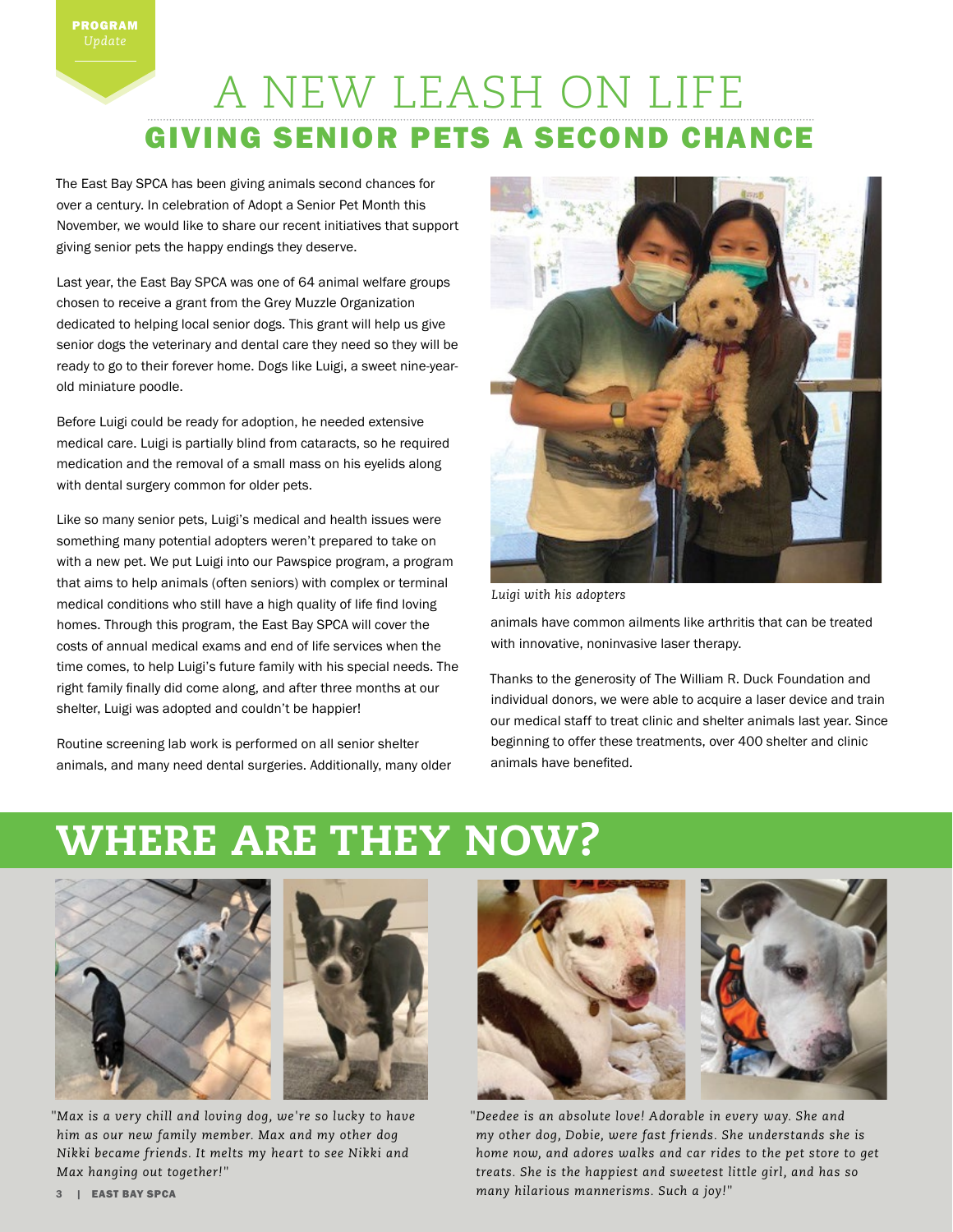# Why adopt a senior pet?

Senior dogs are often already housebroken Old(er) dogs (and cats!) CAN learn new tricks Their personalities are fully developed They can have a calmer temperament You'll be giving a senior pet a second chance!



The Seniors for Seniors program is designed to increase older animals' chances of finding a new home while also improving the health and quality of life of senior citizens.

East Bay SPCA staff will help you select a senior pet (ages 7 and up) who fits into your lifestyle and housing situation. To make it as easy as possible for seniors to adopt, adoption fees for senior pets are waived for adopters 65 and above!

Visit eastbayspca.org/adopt-me to meet your match.

# Senior Pet Adoption Updates



*"The affectionately renamed Old Man Biscuit is a beloved snuggler and couch potato. His biscuit making skills are off the charts. From hiding in the closet for the first few days he arrived as a foster, to now zooming all around the house and snoring on his favorite blankets, Biscuit has shown us his real personality, and it's top notch. We're so glad to have found him!"*





*"Adopting a senior dog can be rewarding for both the dog and those adopting them. A senior dog sometimes has health issues, as we all do when getting older, but dogs being adopted normally are responsive to the caring they are receiving in their new home and return the love they receive."*



*"Tessi is the perfect fit for us! She has great self-esteem and we love that as an older dog, she's already house trained. She's very relaxed and only barks at the coffee mill and the blender!"*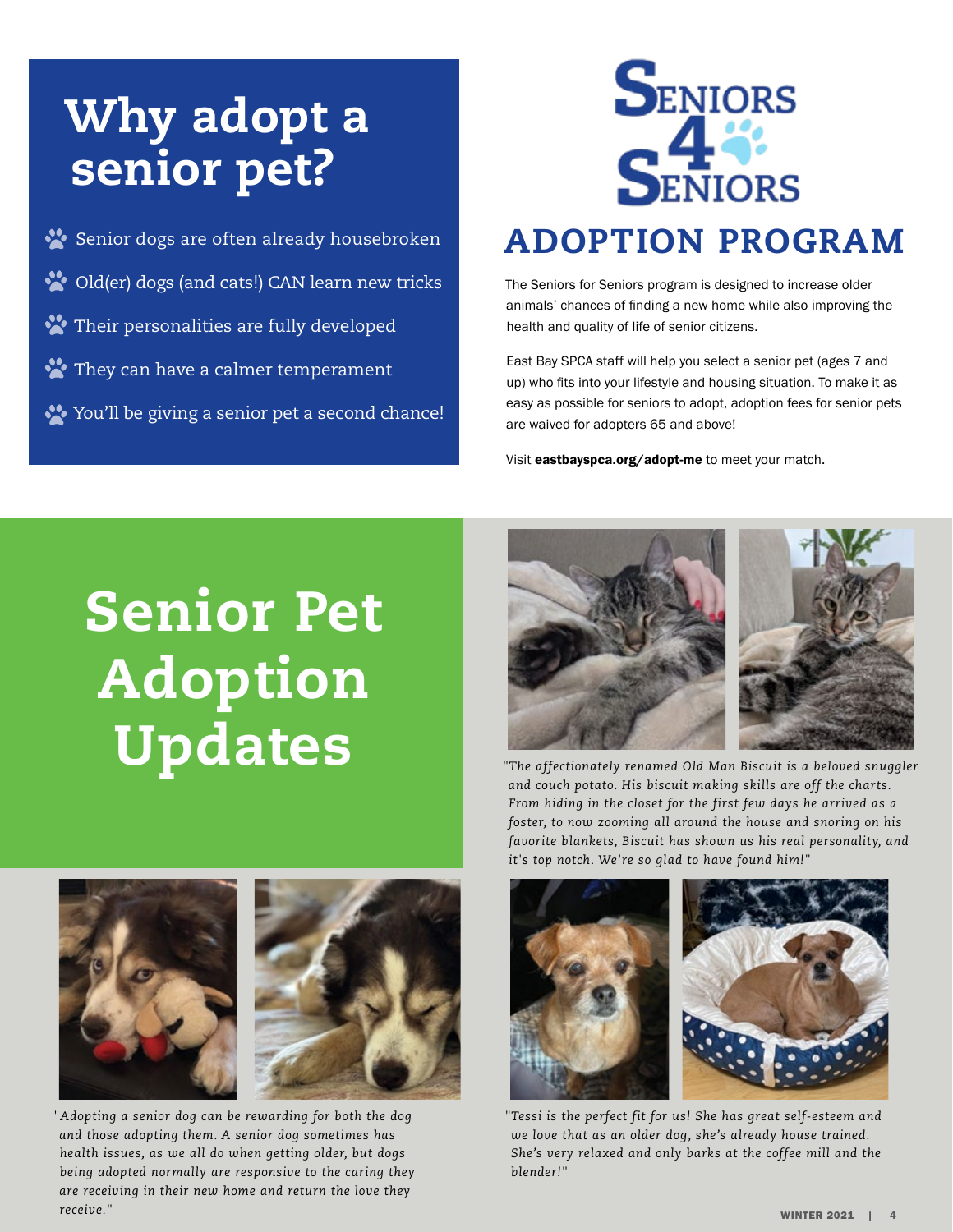# DUBLIN FACILITY REOPEN INTRODUCING "DOGS: MORE THAN PETS"

As 2021 draws to a close, many of us are finding ways to reconnect and celebrate. Here at the East Bay SPCA, we're excited to celebrate the reopening of the Dublin shelter with a new interactive exhibit, "Dogs: More Than Pets. Open from September 1, 2021 – January 30, 2022, this limited-time, hands-on exhibit will immerse visitors in the incredible world of dogs from a variety of perspectives including science, history, folklore, literature, pop culture, and more.

Perfect for all ages and especially family friendly, this exhibit features hands-on activities that explore topics such as the distinct characteristics of different dog breeds and their geographic origins, the valuable role of dogs in many human occupations and canines' extraordinary sense of smell. Live educational presentations and opportunities to meet East Bay SPCA shelter dogs are available Wednesdays, Thursdays and Fridays at 12:00 and 2:00 PM and on Saturdays and Sundays at 12:00, 2:00 and 4:00 PM.

"We are thrilled to immerse visitors of all ages into the world of dogs and to enjoy this fun and informative exhibit." Allison Lindquist, President and CEO



*Animal Camper in Dublin with East Bay SPCA dog mascot, Jameson Dogs: More than Pets exhibit*

In addition to this new exhibit, the East Bay SPCA Dublin location will be open for dog training classes, animal adoptions by appointment, and youth education programs and activities. Upcoming youth programs include both Fall and Winter Camp in Dublin and Oakland with sessions from November 22 – 24, December 20 – 24, and December 27 – 31.

"Dogs: More Than Pets" is free and open to the public Wednesday – Sunday from 11:00 AM – 5:00 PM.



For more information about Dogs: More Than Pets visit eastbayspca.org/exhibit. To learn about our upcoming youth camps and how to register, visit eastbayspca.org/animal-camp.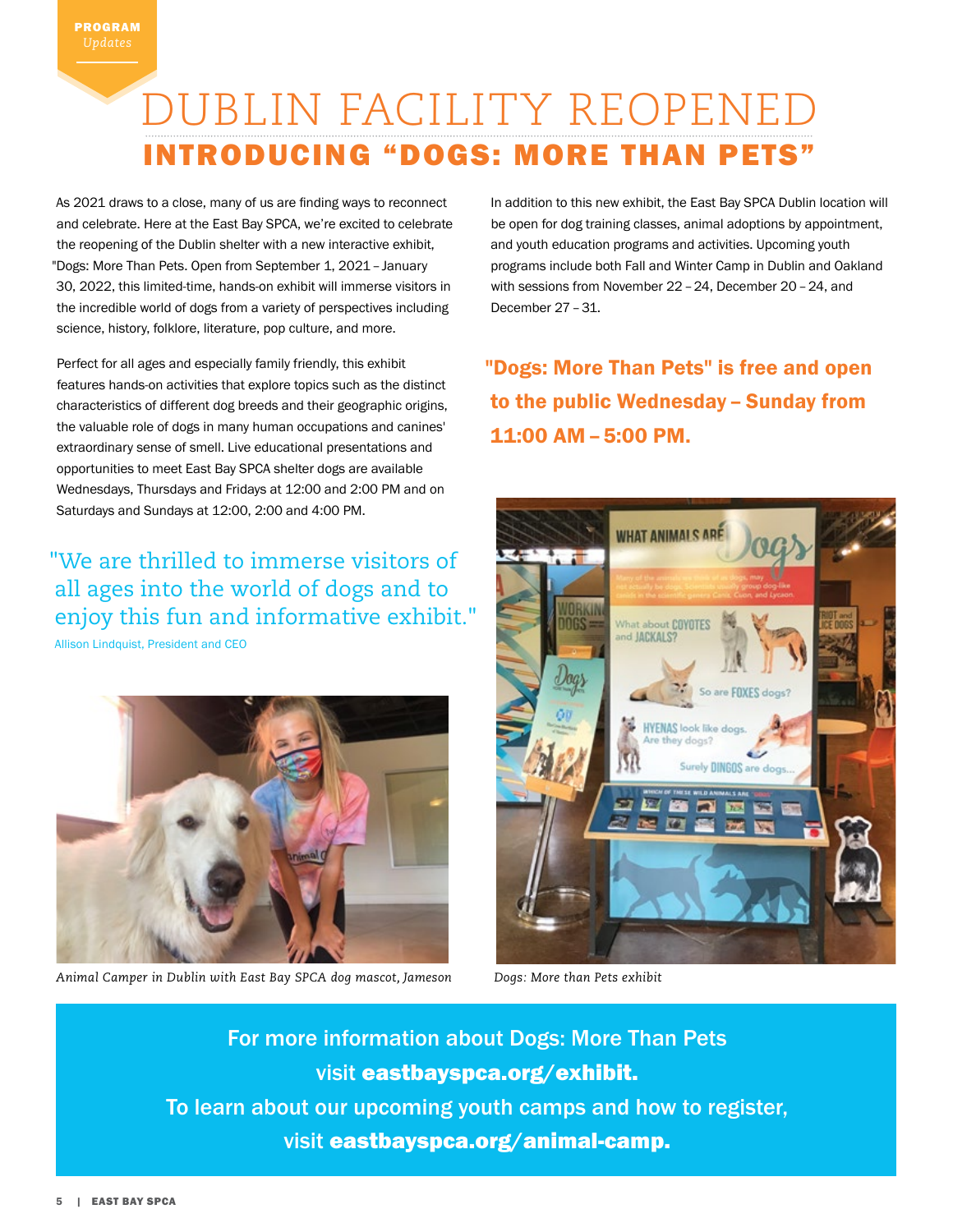# HAPPY TAILS RECENT ADOPTION SUCCESSES



# **Edie, adopted June 2021**

**"**We are so happy with our Edith, who we now affectionately call Edie. She has been with us a little over a month and is getting along great. Like most kittens, she loves to play and sleep. She was never shy and from the get go very happy to be in our home and soaking up our attention. She loves to jump up on our kitchen counters and help prepare all the meals. One of her endearing quirks is sitting on our shoulders like she is our parrot rather than our kitty."



ADOPTION

# **Ozzie, adopted June 2021**

**"**Ozzie has come a long way. He's FIV positive and since I brought him home I'm happy to report he's gained a lot of weight, his fur is now silky-smooth, and he's living the good life! He loves monitoring his neighborhood from his sunny window, playing with his many many toys, and hanging out. But his all-time favorite activity is snuggling. The best little spoon and friend I could ask for!"



# **Scruffy, adopted June 2021**

"Scruffy is one of the most wonderful and chill dogs I've ever met. He cuddles, plays with other dogs (amazingly), he's perfectly potty trained and is just relaxing and unwinding. Thank you and the team for everything."



# **Cowboy, adopted June 2021**

"Cowboy has been my dream come true. He is playful and full of joyful energy that is contagious to me. Your team made this happen by rescuing animals, taking good care of them, and providing support even after adoption. When my friend and I went to see Cowboy, we were impressed by the dog kennels, the fenced yard, and the warm and caring staff!"